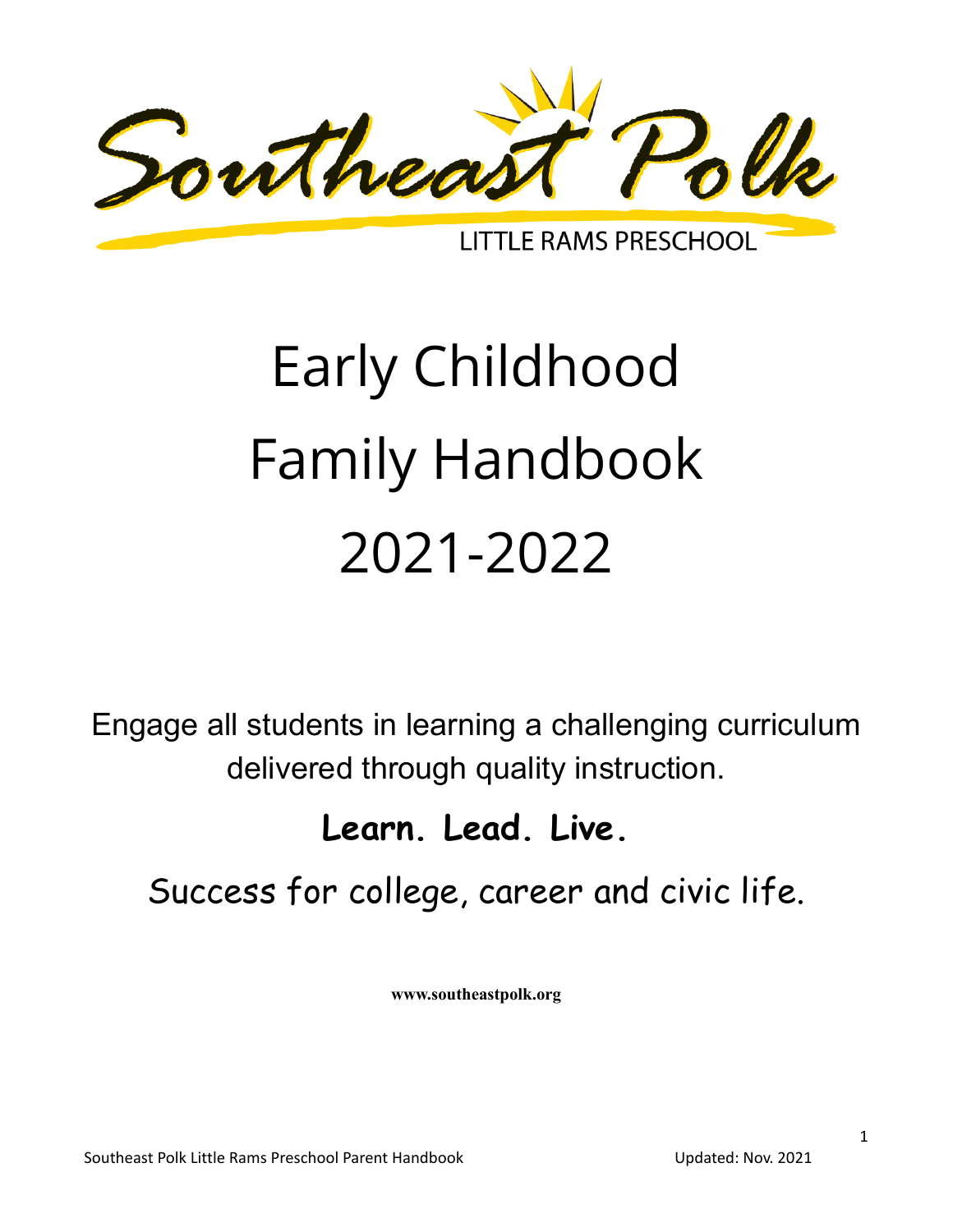Welcome From the Southeast Polk Public Schools Early Childhood Staff

Dear Families,

We are looking forward to a successful year growing with you and your child in our SEP Early Childhood Program. Southeast Polk's Statewide Voluntary Preschool goal is to provide high quality preschool that meets each child's needs, including children with disabilities and those from diverse backgrounds.

Little Rams Preschool provides a rich learning environment that encourages children's natural curiosity and supports them to take risks that lead to new skill development. It is a setting where children feel safe, respected, and cared for. This is an opportunity for children to take part in planned, active learning experiences to build their readiness skills.

Little Rams Preschool has adopted and meets the Iowa Quality Preschool Program Standards, administered by the Iowa Department of Education. The Iowa Early Learning Standards are used to guide expectations for the children and instructional practices. The maximum class size is 20 children in each session. Teaching staff includes a full-time certified teacher and a classroom associate. This combination of staff allows for a 1:10 staff ratio to be maintained at all times to encourage adult-child interactions and promote activity among children.

We believe the SEP Early Childhood programs enjoy their good reputation largely because of the support of our families. Your participation is the key to the success of our programs. We welcome your involvement, in fact, we encourage it!

We have prepared this Early Childhood Parent Handbook for your information. The handbook should answer most of your questions. If you have additional questions, please contact your child's teacher or classroom staff.

Sincerely,

Southeast Polk Early Childhood Program Staff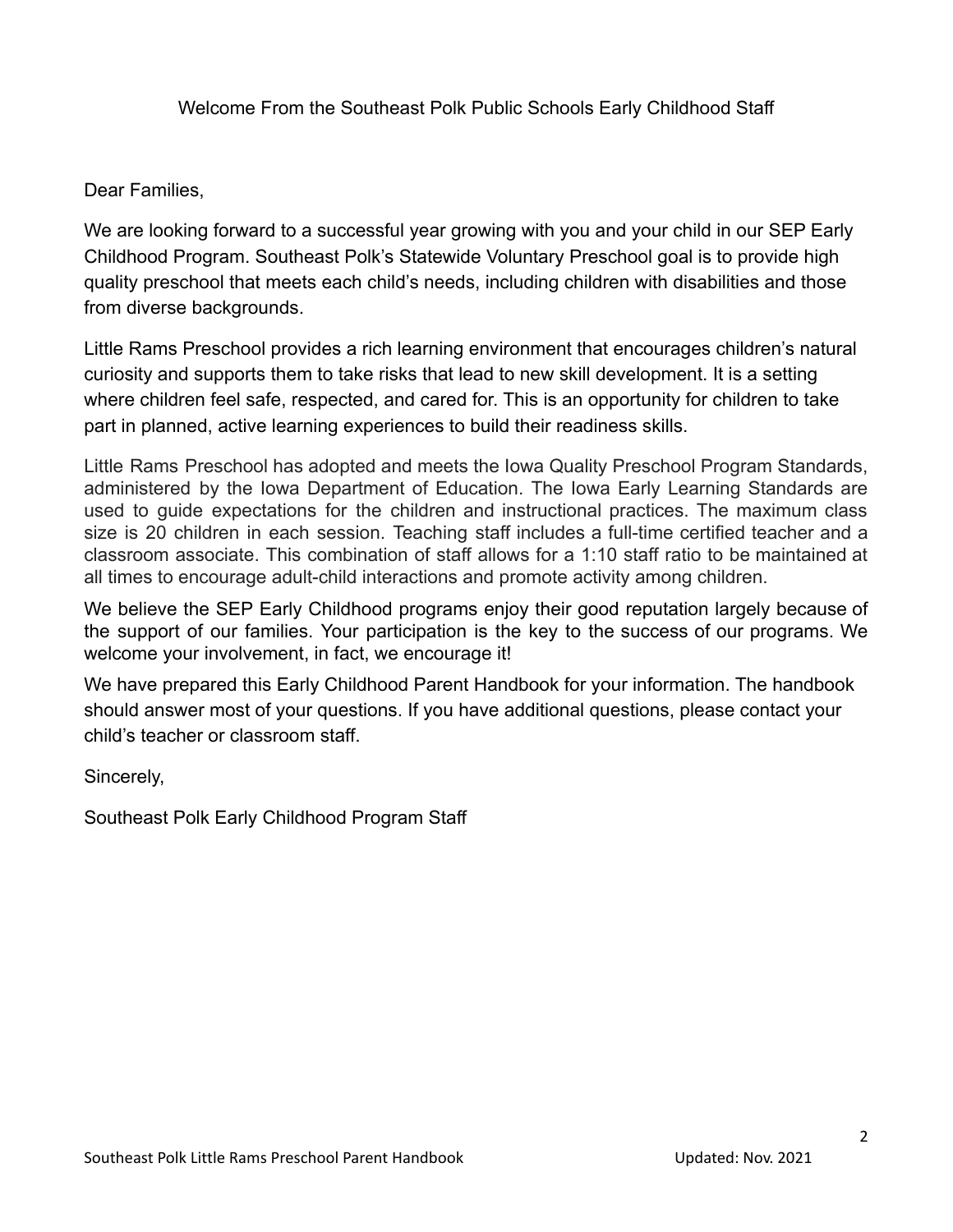#### Table of contents

| <b>DISTRICT PRESCHOOL FACILITATORS</b>    | 5      |
|-------------------------------------------|--------|
| <b>LITTLE RAMS PRESCHOOL LOCATIONS</b>    | 5      |
| <b>DISTRICT OFFICE ADMINISTRATORS</b>     | 5      |
| <b>ADMINISTRATIVE SUPPORT - DIRECTORS</b> | 5      |
| <b>BOARD OF EDUCATION</b>                 | 5      |
|                                           |        |
| PHILOSOPHY OF EDUCATION                   | 6      |
| <b>INCLUSION</b>                          | 6      |
| <b>TEACHING AND LEARNING</b>              | 6      |
| <b>IOWA EARLY LEARNING STANDARDS</b>      | 7      |
| <b>CHILD DEVELOPMENT ASSESSMENT</b>       | 7      |
| <b>DAILY ACTIVITIES</b>                   | 8      |
| <b>HOURS</b>                              | 8      |
| <b>ENROLLMENT AND FEES</b>                | 8      |
| <b>APPLICATION FOR ENROLLMENT</b>         | 8      |
| <b>ATTENDANCE AREA</b>                    | 8      |
|                                           |        |
| HOME TO SCHOOL TRANSITION MEETING         | 9      |
|                                           |        |
| PRESCHOOL COMMUNITY PARTNERS              | 9      |
| PROGRAM ASSESSMENT                        | 9      |
| <b>CHILD OUTCOMES</b>                     | 9<br>9 |
| <b>FAMILY OUTCOMES</b>                    |        |
|                                           |        |
|                                           |        |
| <b>SNACKS AND LUNCH</b>                   | 10     |
| <b>DIET MODIFICATION REQUESTS</b>         | 10     |
|                                           | .10    |
| <b>ROOM PARTIES</b>                       | 10     |
| PARTY INVITATIONS                         | 10     |
| <b>BIRTHDAY TREATS</b>                    | 10     |
| FLOWER AND BALLOON DELIVERY               | 10     |
| <b>GIFTS FOR TEACHERS/STAFF</b>           | 10     |
| <b>PETS</b>                               | 11     |
| STUDENT SECURITY                          | 11     |
| TOYS, MONEY AND VALUABLES                 | 11     |
| <b>CHEWING GUM</b>                        | 11     |
| <b>FIELD TRIPS</b>                        | 11     |
| STUDENT DRESS INFORMATION                 | 11     |
| DISTRICT RESPECT CODE                     | 11     |
| <b>BUS ROUTE POLICY</b>                   | 12     |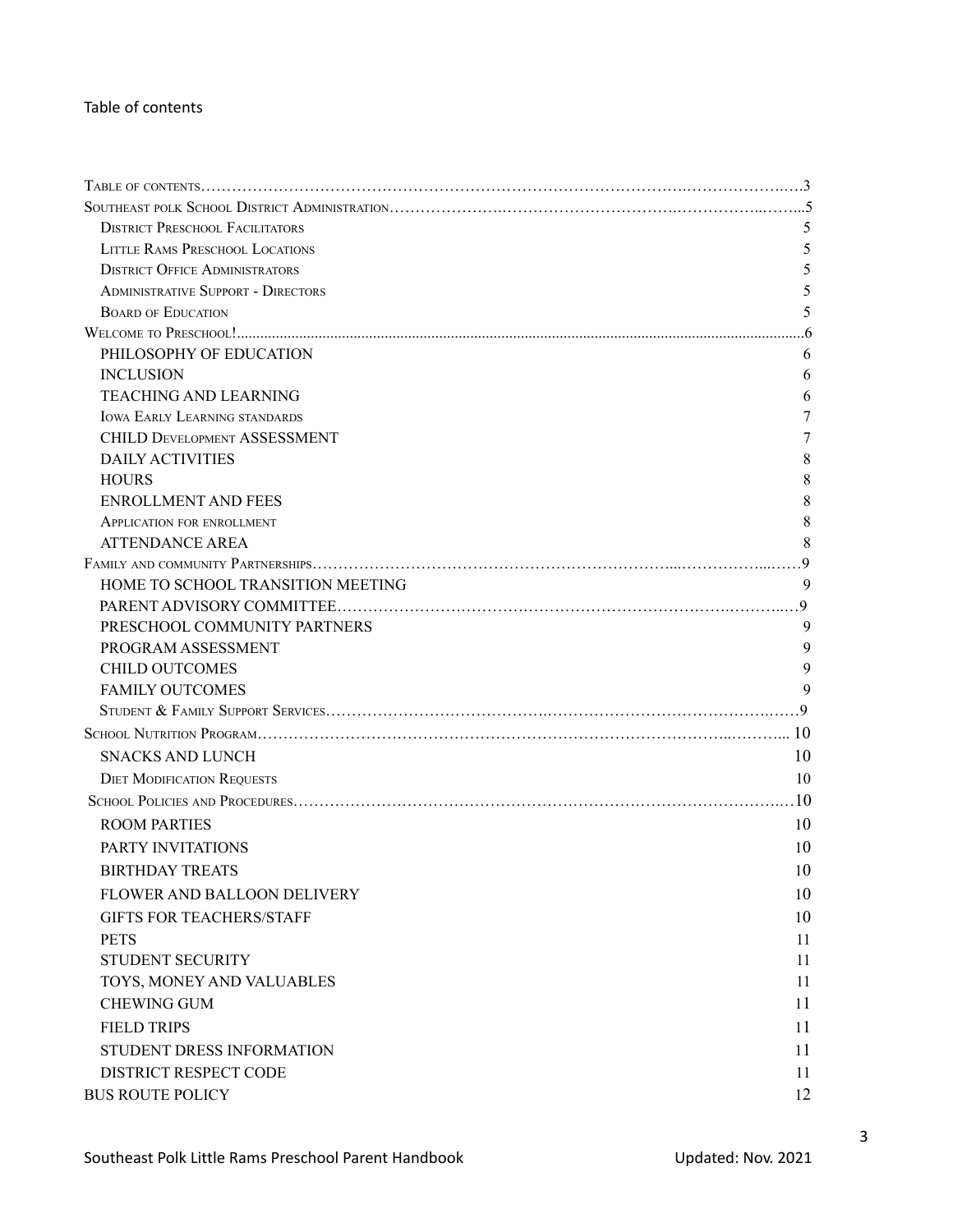| <b>BASIC RULES FOR BUS RIDERS</b>                           | 13  |
|-------------------------------------------------------------|-----|
| RECOMMENDED HEALTH PROCEDURE                                | 13  |
| <b>MEDICATIONS</b>                                          | 14  |
| <b>SEVERE ALLERGIES</b>                                     | 14  |
| ACCIDENTS AND ILLNESS AT SCHOOL                             | 14  |
| <b>TOILET TRAINING</b>                                      | 14  |
| <b>IMMUNIZATIONS</b>                                        | 15  |
| <b>TESTING AND PHYSICAL EXAMINATION</b>                     | 15  |
| DISTRIBUTION OF HOME-BAKED GOODS TO STUDENTS IS PROHIBITED  | 15  |
| <b>RECESS REQUEST</b>                                       | 16  |
|                                                             |     |
|                                                             | 16  |
| <b>CHILD ABUSE</b>                                          | 16  |
| ABUSE OF STUDENTS BY SCHOOL EMPLOYEES                       | 16  |
| TOBACCO-FREE AND DRUG-FREE                                  | 16  |
| PARENTAL RIGHTS                                             | 16  |
| PARENT NOTICE SECTION 504 OF THE REHABILITATION ACT OF 1973 | 17  |
| <b>EQUAL OPPORTUNITY</b>                                    | 17  |
| NOTICE OF NON-DISCRIMINATION                                | 17  |
| SCHOOL PERSONNEL COMPLAINTS                                 | 18  |
|                                                             | .18 |
| <b>SCHOOL ABSENCE</b>                                       | 18  |
| <b>LEAVING SCHOOL EARLY</b>                                 | 18  |
| <b>TRANSFERS OUT OF DISTRICT</b>                            | 18  |
| <b>SCHOOL VISITATION</b>                                    | 18  |
| FIRE AND TORNADO DRILLS                                     | 18  |
| <b>WEATHER AND EMERGENCIES</b>                              | 18  |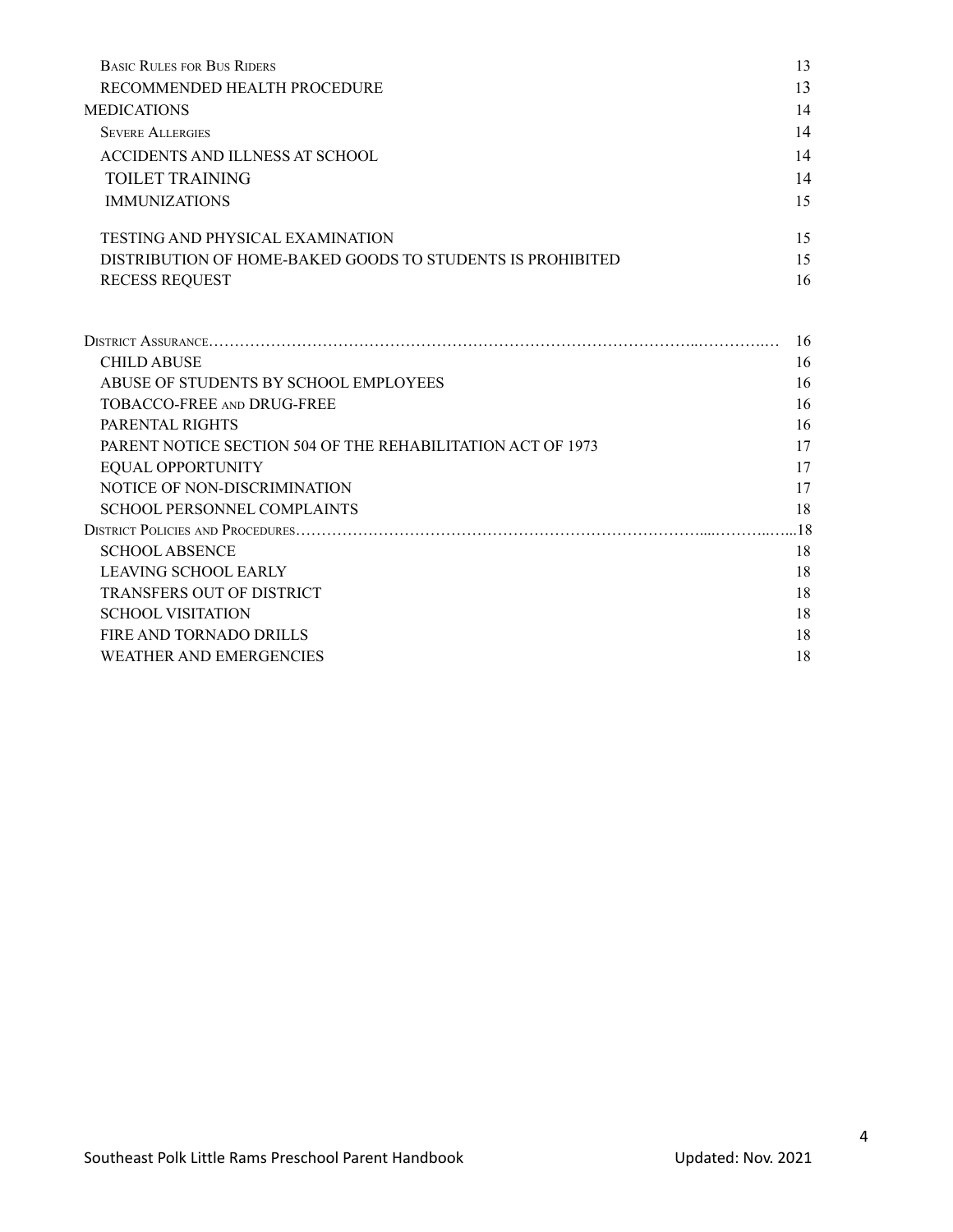#### **SOUTHEAST POLK SCHOOL DISTRICT ADMINISTRATION**

#### **2021-2022**

#### <span id="page-4-1"></span><span id="page-4-0"></span>**DISTRICT PRESCHOOL FACILITATORS**

Jackie White, Early Childhood Coordinator 515-957-5664 Jo Ellen Latham, Executive Director of Curriculum and Instruction 515-957-3407 Charles Taylor, Director of Special Education 515-957-3428

#### <span id="page-4-2"></span>**LITTLE RAMS PRESCHOOL LOCATIONS**

Altoona Elementary 301 6th Street SW, Altoona 50009 Phone:515-967-3771 FAX: 515-967-2079 Morgan Miller - Principal [morgan.miller@southeastpolk.org](mailto:morgan.miller@southeastpolk.org)

Centennial Elementary 910 7th Avenue SE, Altoona 50009 Phone: 515-967-2109 FAX: 515-967-7076 Lori Waddell - Principal [lori.waddell@southeastpolk.org](mailto:lori.waddell@southeastpolk.org)

Clay Elementary 3200 First Ave. S, Altoona 50009 Phone: 515-967-4198 FAX: 515-967-2018 Lea Morris - Principal [lea.morris@southeastpolk.org](mailto:lea.morris@southeastpolk.org)

Delaware Elementary 4401 E 46th Street, Des Moines 50317 Phone: 515-262-3197 FAX: 515-264-8239 Chelsea Clark- Principal [chelsea.clark@southeastpolk.org](mailto:chelsea.clark@southeastpolk.org)

Four Mile Elementary 670 SE 68th Street, Pleasant Hill 50327 Phone: 515-967-4294 FAX: 515-262-1933 Tammy Steenhoek - Principal [tamera.steenhoek@southeastpolk.org](mailto:tammy.steenhoek@southeastpolk.org)

Mitchellville Elementary 308 Elm Avenue, NW, Mitchellville 50169 Phone: 515-967-4274 FAX: 967-4934 Blake Kielman - Principal [blake.kielman@southeastpolk.org](mailto:blake.kielman@southeastpolk.org)

Runnells Elementary 6575 SE 116th Street, Runnells 50237 Phone: 515-966-2068 FAX: 515-966-2396 Mike Nicodemus - Principal [michael.nicodemus@southeastpolk.org](mailto:michael.nicodemus@southeastpolk.org)

Willowbrook Elementary 300 17th Avenue SW, Altoona 50009 Phone: 515-967-7512 FAX: 515-967-1620 George Panosh - Principal [george.panosh@southeastpolk.org](mailto:george.panosh@southeastpolk.org)

#### **DISTRICT OFFICE ADMINISTRATORS**

Dr. Dirk Halupnik, Superintendent 515-957-4294 Joseph M. Horton, Associate Superintendent 515-957-4294 Jo Ellen Latham, Executive Director of Curriculum & Instruction 515-957-4294 [Kevin Baccam](http://curriculum.southeastpolk.org/Public/EmailStaff.aspx?UserName=kevin.baccam@southeastpolk.org&name=Kevin%20Baccam&email=kevin.baccam@southeastpolk.org), Executive Director of Financial Services 515-957-4294 Dr. Margi Belger, Executive Director of Human Resources 515-957-3402

#### <span id="page-4-3"></span>**ADMINISTRATIVE SUPPORT - DIRECTORS**

Dan Schultz, Director of Transportation 515-967-3793 Amy A'Hearn, Director of Food & Nutrition 515-957-3431 Gary Haines, Director of Buildings and Grounds 515-957-3434 Jason Kurth, Director of Technology 515-957-3403

#### <span id="page-4-4"></span>**BOARD OF EDUCATION**

Chad Crabb President Lori Slings Vice President Brigid Ernst Board Member Brett Handy Board Member Tom Naeve Board Member Ric Powell Board Member Whitney Smith McIntosh Board Member

Regular meetings of the board are held on the third Thursday of each month, starting at 5:30 p.m. A work session is held on the first Thursday of the month. Meeting locations, agendas and minutes are posted on the district website, [www.southeastpolk.org](http://www.southeastpolk.org)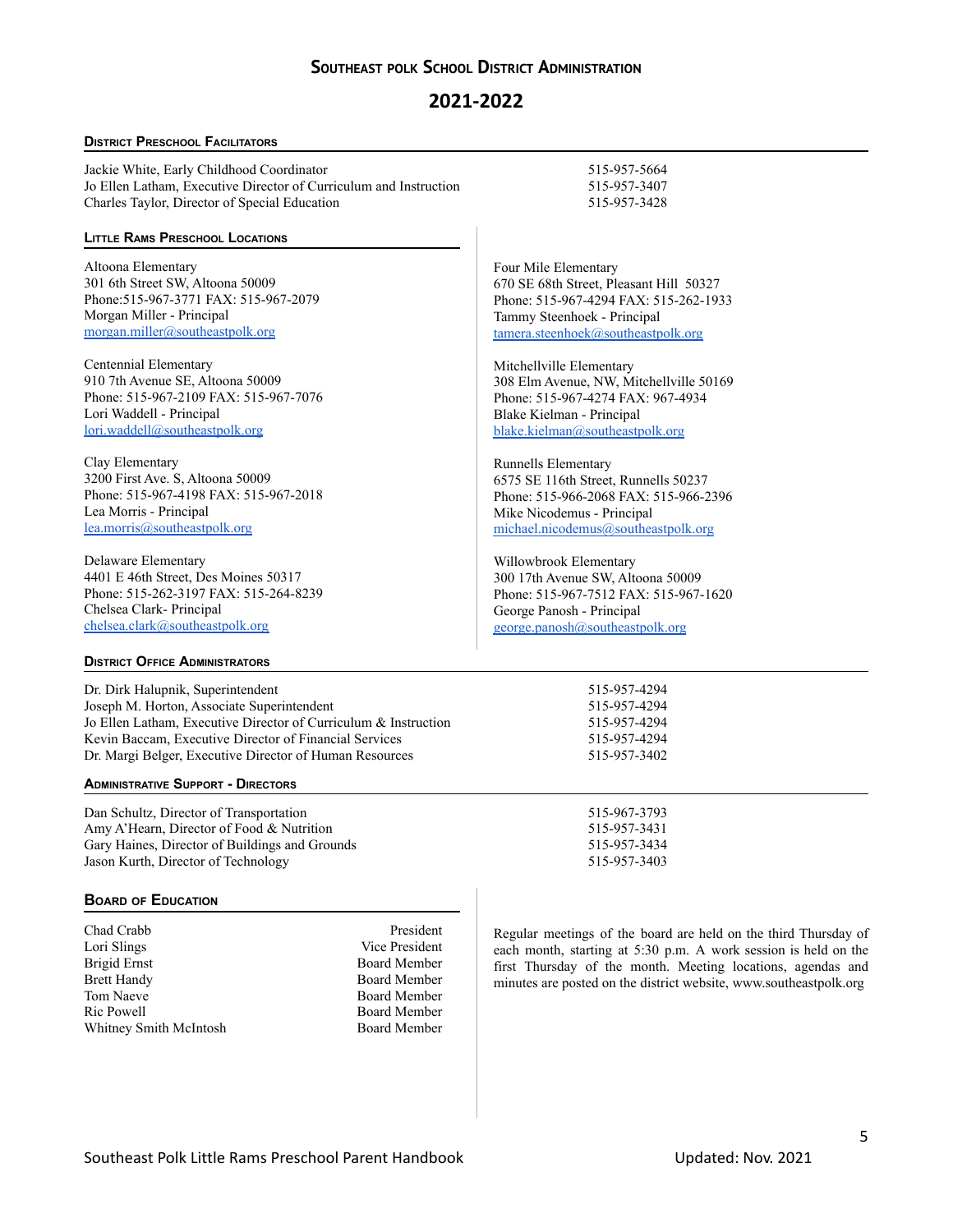

#### <span id="page-5-1"></span><span id="page-5-0"></span>**PHILOSOPHY OF EDUCATION**

We believe<sup>.</sup>

- Student learning is the most important element of society.
- Students learn best in a safe and caring environment.
- Innovative learning activities and various teaching strategies enhance learning.
- Respect for diversity develops tolerance within the school and our society.
- Effective learning produces life-long skills.
- Children learn by engaging in a variety of play opportunities.
- Leaders follow best practices for all students.
- Teaching the importance of citizenship benefits the school and the community.
- Productive discipline incorporates control, consistency, and care.
- Memorable and enjoyable activities foster learning.
- School, home, and community cooperation facilitates and reinforces learning.

#### <span id="page-5-2"></span>**INCLUSION**

The preschool program is for all children including those with disabilities and unique learning needs. Modifications are made in the environment and staffing patterns in order to include children with special needs. Staff members are made aware of the identified needs of individual children and are trained to follow through on specific intervention plans. It is the district's belief that inclusion enriches the educational experience for teachers, students, other children, and their families. The preschool facilities meet Americans with Disabilities Act accessibility requirements.

#### **TEACHING AND LEARNING**

Curriculum is a framework for learning opportunities and experiences. It is a process by which learners obtain knowledge and understanding, while developing life skills. It is continually revised and evaluated to make learning fun and exciting.

It is the policy of the Southeast Polk district that curriculum content and instructional materials reflect the cultural and racial diversity present in the United States and the variety of careers, roles, and lifestyles open to women as well as men in our society. One of the objectives of the total curriculum and teaching strategies is to reduce stereotyping and eliminate bias on the basis of gender, race, ethnic origin, religion, and physical disability. The curriculum shall foster respect and appreciation for the cultural diversity found in our country and an awareness of the rights, duties, and responsibilities of each individual as a member of a multicultural nonsexist society.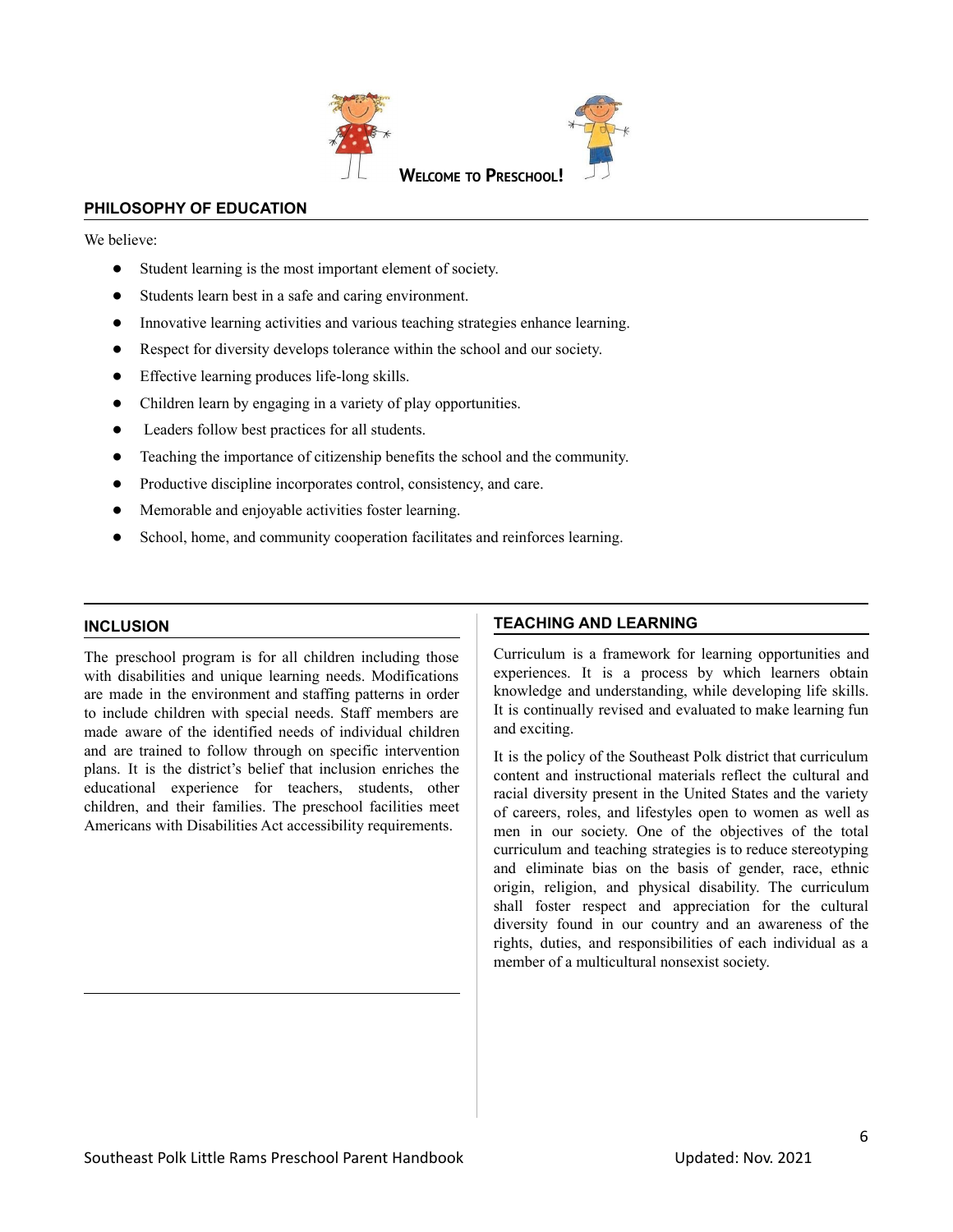<span id="page-6-0"></span>

#### **IOWA EARLY LEARNING STANDARDS**

Southeast Polk Early Childhood programs embrace and assess the six areas of the Iowa Early Learning Standards. Our Early Childhood curriculum is literacy based and is designed to provide young children with many ways of playing and interacting with others and the learning environment. Our teachers use Creative Curriculum, Second Step and PBIS as well as current research to help us meet the needs of our diverse population. By following the standards listed, we are ensuring that all children receive a comprehensive and developmentally appropriate experience.

#### **Social and Emotional Development**

- Self
- **Self Regulation**
- Relationships with Caregivers
- Peer Interactions
- Awareness of Community

#### **Physical Well-Being and Motor Development**

- Healthy and Safe Living
- Play and Senses
- Large Motor Development
- Fine Motor Development

#### **Approaches to Learning**

- Curiosity and Initiative
- **Engagement and Persistence**
- Problem Solving

#### **Communication, Language and Literacy**

- Language Understanding and Use
- Early Literacy (reading readiness)
- **Early Writing**

#### **Mathematics and Science**

- Comparison and Number
- Patterns
- Shapes and Spatial Relationships
- Scientific Reasoning
- Scientific Problem Solving
- Measurement

#### **Creative Arts**

- Art
- Music, Rhythm, and Movement
- Dramatic Play

#### <span id="page-6-1"></span>**CHILD DEVELOPMENT AND ASSESSMENT**

It is the district's belief that assessment of young children should be purposeful, developmentally appropriate, and take place in the natural setting by familiar adults. The results are used for planning experiences for the children and to guide instruction. Assessment will never be used to label children or to include or exclude them from a program. A family's culture and a child's experiences outside the school setting are recognized as being an important piece of the child's growth and development. All results will be kept confidential, placed in each child's file, and stored in a secure filing cabinet.

SEP Early Childhood Programs use the Teaching Strategies GOLD® tool to assess each child's development. It describes the pathway, or progression, of how children develop and learn. This tool allows teachers to use authentic, ongoing, observation-based assessment.

#### *This kind of assessment simply means that we will:*

- observe your child during regular, everyday activities on a consistent basis
- document what we see and hear;
- take notes, collect samples of your child's drawings and writing attempts, or take photos or video clips;
- compare the information collected to research-based, widely held expectations for children of similar ages or grades; and
- use the information to support your child's learning and meet his or her individual need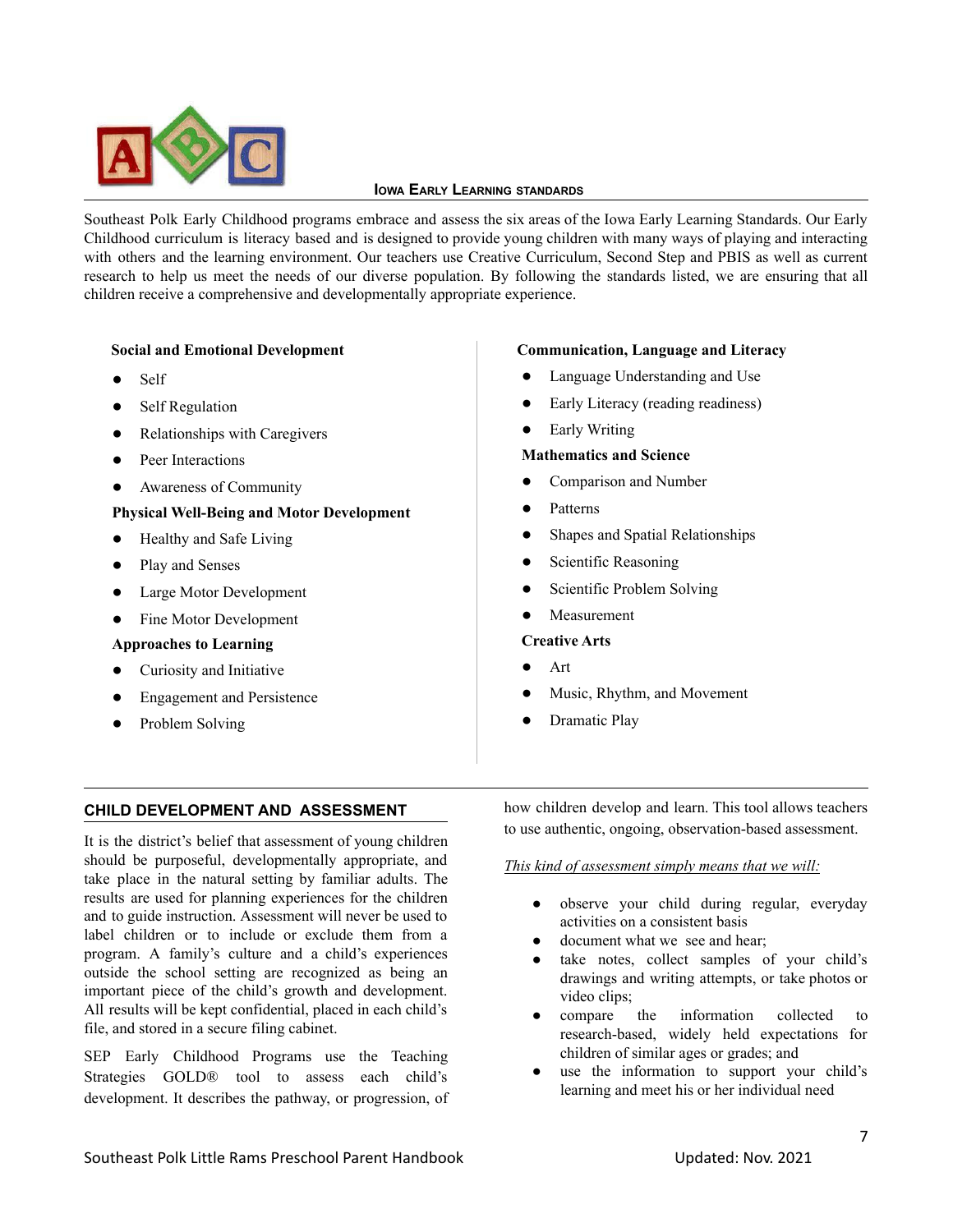#### **DAILY ACTIVITIES**

A consistent daily schedule is planned to offer a balance of learning activities. Learning is both formal and informal. Play is planned for every day. Listening is balanced with talking, group activities with solitary time, indoors with outdoors, quiet play with noisy play. Each child will have the opportunity for the following types of activities every day:

- Large group, small group, and large motor/outdoor activities
- Self-directed, purposeful play and individual activities
- Literacy (story time, alphabet recognition, phonics)
- Learning centers: Art, Science/Discovery, Literacy, Math Manipulatives, Blocks/Construction and Dramatic Play
- Snack
- Weekly lesson plans posted in the classroom and newsletters sent home show how activities are incorporated into the daily schedule.

<span id="page-7-0"></span>

#### **HOURS**

Little Rams Preschool meets on Mondays, Tuesdays, Thursdays, and Fridays. Students do not attend on Wednesdays. Start date is the Tuesday following Labor Day. Little Rams Preschool follows the Southeast Polk District school calendar.

Morning Session: 8:45 - 11:30 All Locations

Afternoon Session: 12:15 - 3:00 Runnells Elementary

12:30 - 3:15 Altoona,Centennial, Delaware Elementary

12:45 - 3:30 Clay, Four Mile, Mitchelville, Willowbrook Elementary

#### <span id="page-7-1"></span>**ENROLLMENT AND FEES**

Little Rams Preschool is for children who are three or four years old by September 15 of the current school year. There is no cost for four-year-olds to attend. Slots for three-year-olds are limited. The monthly rate for three-year-old students is \$200.00. Families who would have difficulty paying the monthly fee, may contact Jackie White (957-5664) for scholarship information. Tuition may be paid online at RamMall by the  $15<sup>th</sup>$  of each month.

#### **APPLICATION FOR ENROLLMENT**

Registration typically begins February 1 for the following fall. Registration is completed online at www.southeastpolk.org



#### **Prior to enrollment, the following is required:**

- Proof of age (birth certificate)
- Updated record of immunizations (see page 13 for more info)
- Physical form (must have had a physical within previous 12 months)
- Directory Information Form (Photo Release/Field Trip Permission)
- Proof of residency

Parents MUST contact the school office to update contact information that changes. For more information please contact the registrar, Deb Starcevich at the Southeast Polk Central Education Center (515-967-4294).

#### **ATTENDANCE AREA**

Students will be assigned to buildings and preschool classrooms according to Board Policy 501.5. It is possible students may not attend the school closest to their residence. Adjustments are made to ensure appropriate class sizes.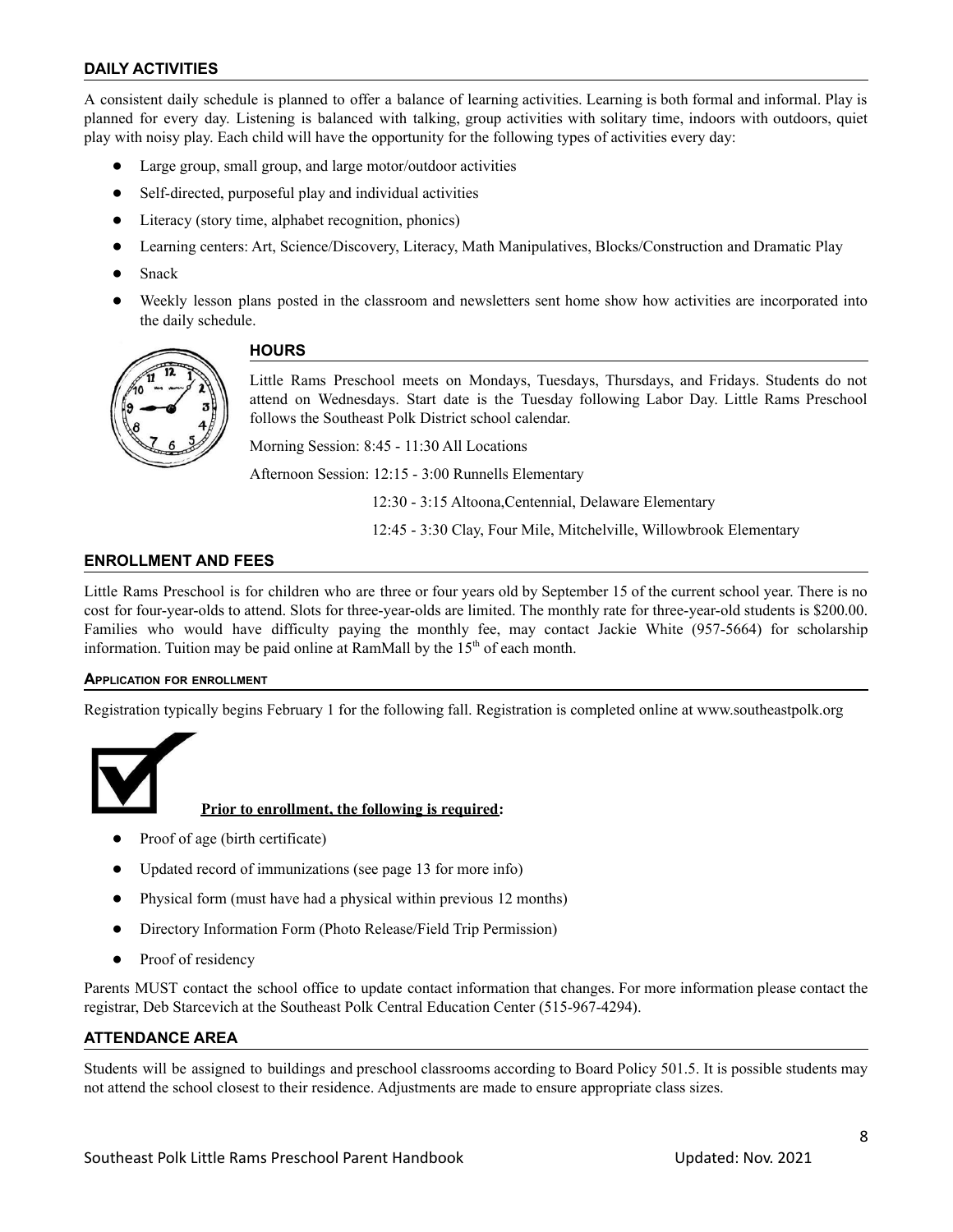



**FAMILY AND COMMUNITY PARTNERSHIPS**

#### <span id="page-8-1"></span><span id="page-8-0"></span>**HOME TO SCHOOL TRANSITION MEETING**

Teachers use a variety of ways to become acquainted with and learn from families about their family structure and their preferred means of child-rearing practices and communication; and information about their socioeconomic, linguistic, racial, religious, and cultural backgrounds as they wish to share. To help the teacher get to know your child, a home visit is scheduled before the start of the school year. This is a chance for you to ask questions about the classroom and the preschool program, and helps the child feel more comfortable on the first day of class.

#### <span id="page-8-2"></span>**PARENT ADVISORY COMMITTEE**

Little Rams Preschool has an advisory committee composed of parents, school staff, and community members interested in the preschool program. This group meets two times each school year to provide feedback and serve as a sounding board for new ideas. At the beginning of each school year, parents are provided information about the committee. Please contact your child's teacher if you have an interest in serving on this committee.

#### <span id="page-8-3"></span>**PRESCHOOL COMMUNITY PARTNERS**

Little Rams Preschool partners with local organizations to provide students and their families with varied experiences in the classroom and beyond. Community partners may visit preschool classrooms to provide enrichment activities and participate in family night events.

#### <span id="page-8-4"></span>**PROGRAM ASSESSMENT**

Little Rams Preschool implements the Iowa Quality Preschool Program Standards, and receives evaluation from the Iowa Department of Education to confirm we are meeting these standards. The evaluation process includes gathering evidence from all areas of program functioning, and results are shared with families, staff, and appropriate advisory and governance boards. We also use the information to plan professional development and program quality improvement activities.

#### <span id="page-8-5"></span>**CHILD OUTCOMES**

- Children will show competence in social/emotional, physical, cognitive, and language development skills.
- Children will be enthusiastic and curious learners.
- Children will be safe and healthy.

#### <span id="page-8-6"></span>**FAMILY OUTCOMES**

- Families will feel welcome in the classroom and school.
- Families will work with the school in a meaningful partnership to help their children be better prepared to learn to read and write.
- Families will advocate for their children.

#### **STUDENT & FAMILY SUPPORT SERVICES**

- **Orchard Place Child Guidance Center**: Individual counseling for elementary and secondary students at school during the day. Available for families regardless of insurance. 246-3514
- **Student Assistance Program:** Confidential and caring help for students and immediate household members experiencing personal and/or family problems, through UnityPoint Health System. Contact the high school guidance office for more details, or call UnityPoint Health System to schedule an appointment at 263-4004.
- **Ram All\*Star Program:** Provides preschool scholarships to income-eligible families. These scholarships can be used to attend private, community preschools or the three year old program at Southeast Polk. This program is funded through Early Childhood Iowa. 957-5664
- **Caring Hands Outreach Center:** Food Pantry and Clothes Hanger Assistance Programs. 201 9<sup>th</sup> Street NE, Altoona. Limit one visit per month. Please bring proof of address & ID. Call 515-967-4533 for hours of operation/ information.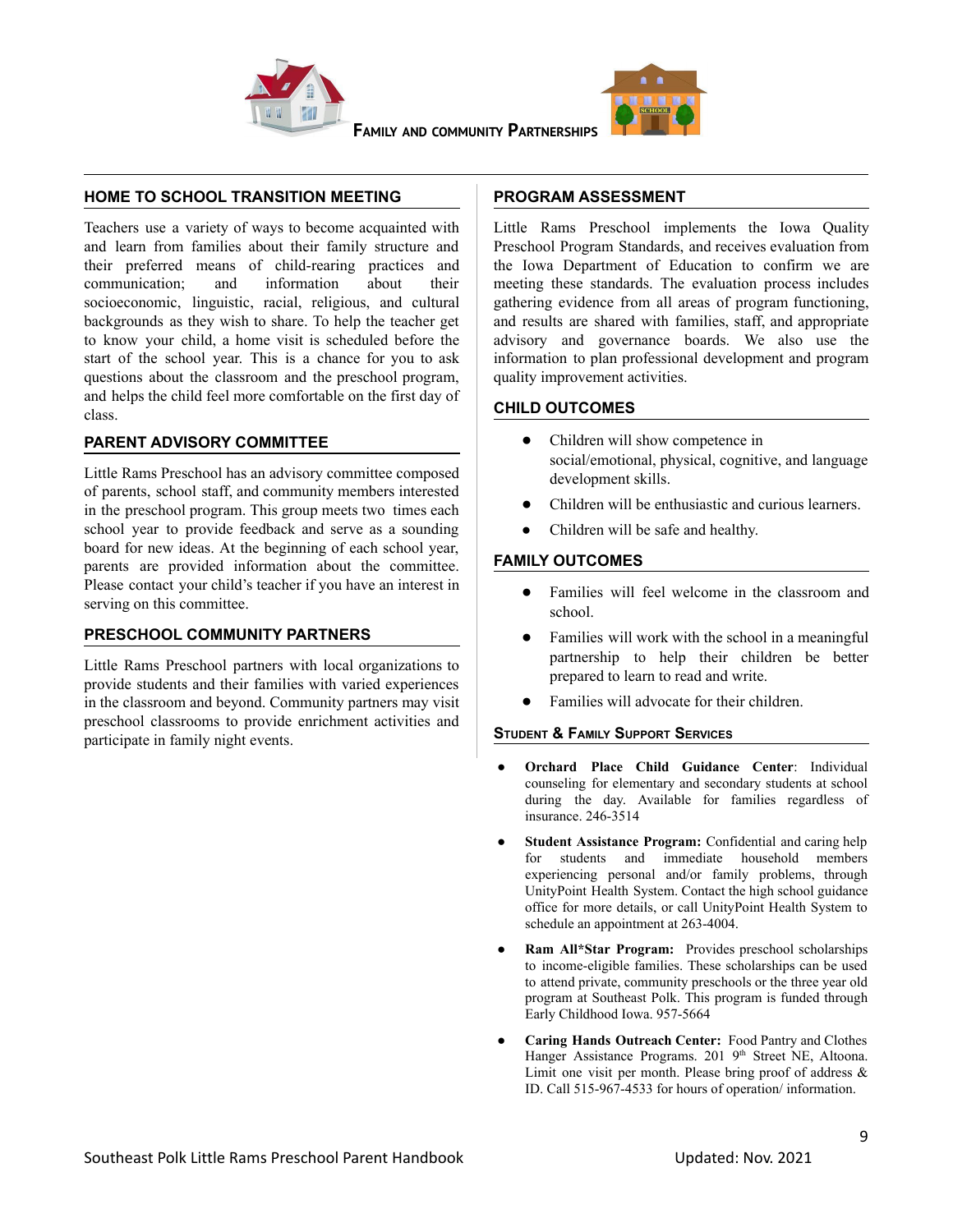<span id="page-9-1"></span><span id="page-9-0"></span>

#### **SNACKS AND LUNCH**

Southeast Polk operates a National School Lunch and Breakfast program under the direction of the United States Department of

Agriculture (USDA) for all students and staff. School meals are designed to supply the proper nutritional levels and calories based on the age of the student.

All Little Rams students receive a free daily snack and milk.

#### **DIET MODIFICATION REQUESTS**

If your student has a special dietary need, download the Diet Modification Request Form from the district website. Once completed, submit the form to your school nurse. No special diets or substitutions will be made unless this form is properly completed and approved by the Food Service Director. Substitutions must be made if the licensed physician says the student has a disability. If the medical authority says it is a medical condition, not a disability, providing the substitution is at the discretion of the school district.

For any questions or concerns about the school nutrition program, please contact the Food & Nutrition Services Department at 515-957-3432 or email at school.nutrition@southeastpolk.org.



#### **SCHOOL POLICIES AND PROCEDURES**

#### **ROOM PARTIES**

Room parties may be scheduled during the school year. Room parents may be asked to assist in making plans for the party games and refreshments. Gifts are not exchanged by students.

#### <span id="page-9-2"></span>**PARTY INVITATIONS**

Party invitations may not be distributed at school unless ALL children (or ALL boys or ALL girls) in the class receive one. Neither the office nor the teacher will provide addresses or telephone numbers.

#### <span id="page-9-3"></span>**BIRTHDAY TREATS**

Please contact classroom teachers for more information regarding building policies for birthday celebrations.

#### <span id="page-9-4"></span>**FLOWER AND BALLOON DELIVERY**

Schools will not accept flower and balloon deliveries for students. The florist will be asked instead to deliver orders to the student's home.

#### <span id="page-9-5"></span>**GIFTS FOR TEACHERS/STAFF**

The district discourages gift giving. Students should never feel obliged to give gifts to their teachers. Some parents cooperate with others to purchase a book or a recess game for the classroom. Such gifts benefit all of the students.

#### <span id="page-9-6"></span>**PETS**

*No live animals are to be inside preschool classrooms at any time.* Permission must be granted by the teacher or principal before any pet may be brought to school. Pets and other living creatures (besides kids!) are not allowed on the bus, so other arrangements will have to be made for transportation. If the teacher approves, pets may be brought for a short sharing period and then returned home. Pets or visiting animals must be in good health and official documentation must be provided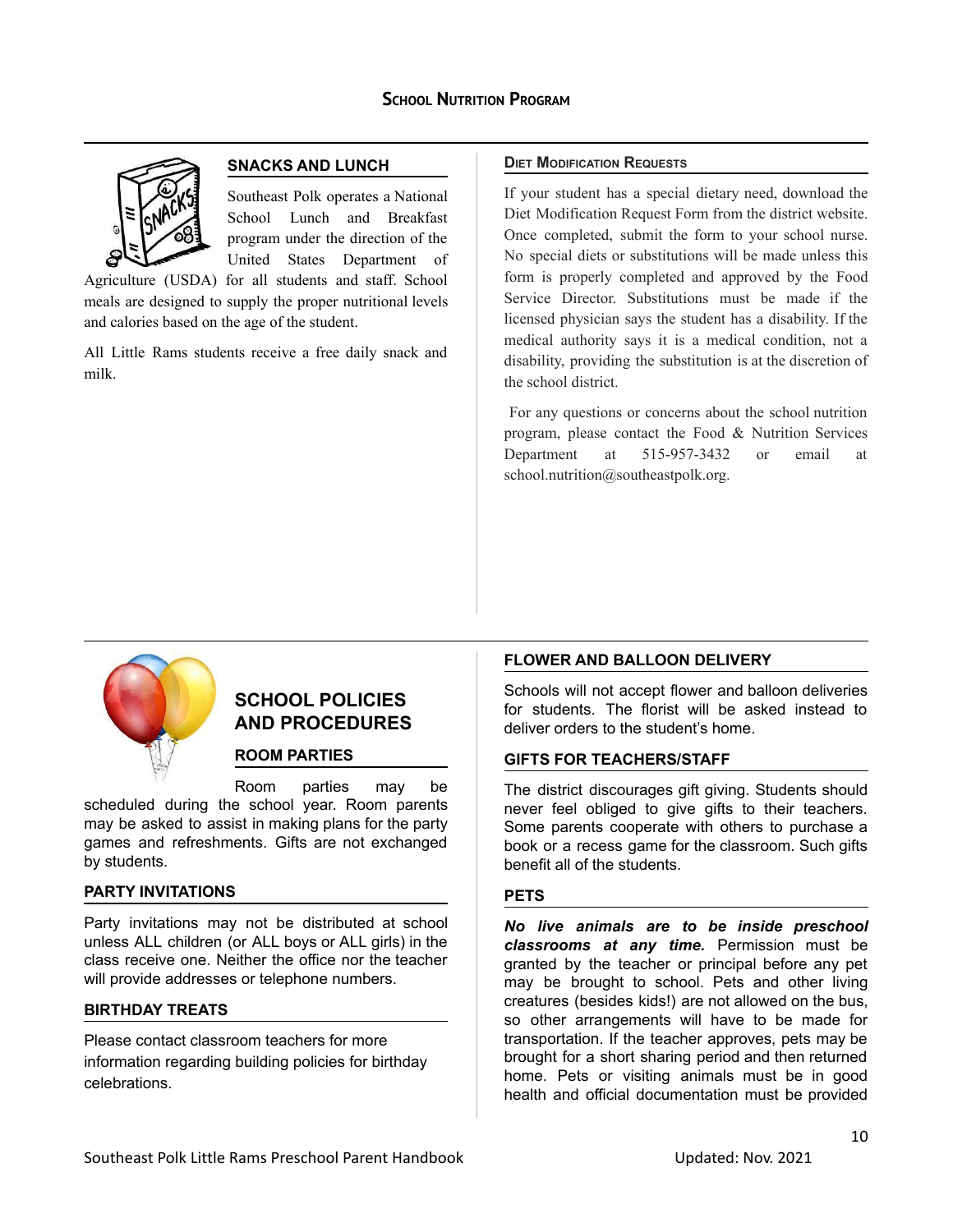to prove the animal has had full immunizations and is appropriate for contact with young children. Options will be provided for children who are allergic to the type of visiting animal.

#### <span id="page-10-0"></span>**STUDENT SECURITY**

We need everyone's cooperation for the safety and security of all children:

- The dismissal plan on the registration form will be followed unless the school receives a note or phone call.
- Due to the number of children a teacher is responsible for at dismissal time, individual children cannot be walked by a teacher to cars parked away from the school. It is the parent's responsibility to get the child from the dismissal area where the teacher is located outside (or just inside the building if there is inclement weather).

#### <span id="page-10-1"></span>**TOYS, MONEY AND VALUABLES**

Because the preschool program provides ample toys and learning materials for your child, we ask that you limit toys brought from home. If your child brings an "attachment" item from home, we ask that it is small enough to fit inside his/her backpack or cubby.

Toys, trading cards, playground equipment, etc. brought to school may become lost or damaged. **STUDENT DRESS INFORMATION**

Your child will be learning through creative, active play that can sometimes be messy. While we encourage the use of paint smocks or shirts during art projects, we can't guarantee spills or stains will not occur. All families are asked to provide an extra set of clothing for their child in case of an "accident" or messy play.

In order to make sure children can play comfortably outside, it is important your child be dressed in layers according to the weather. Hats, mittens, and boots should be worn in the winter for outside play. Because neither snow boots nor socks alone are allowed to be worn in rooms, street shoes are needed for inside wear. Please mark all boots, gloves, caps, coats and gym shoes with your last name, so that lost items may be returned.

Parents are encouraged to bring a hat or other clothing for children to wear as another protection from the sun, and encouraged to apply sunscreen or sunblock with UVB and UVA protection of SPF 15 or higher to the child's exposed skin.

Students must obtain permission from the teacher before bringing any items. Baseballs and other hard balls are potentially dangerous and must be left at home.

Valuable items brought to school sometimes disappear. For this reason, students should not bring more money than needed for lunch or supplies, and extra money should be given to the teacher for safe keeping. Any money brought to school should be put in an envelope with the student's name and the purpose for the money written on the envelope.

Radios, iPods cameras, electronic games, and other high tech items are too expensive to be brought to school and then become lost or damaged. They may also serve to distract from the educational process. We ask that these items be left at home.

Lost or stolen items are not the responsibility of the school.

#### **CHEWING GUM**

Students may not bring gum to school.

#### <span id="page-10-2"></span>**FIELD TRIPS**

Notes describing field trips are sent home by the classroom teacher. Parental permission is given on the registration form.

#### <span id="page-10-3"></span>**DISTRICT RESPECT CODE**

At Southeast Polk Community Schools . . .

- We respect ourselves, others, property and class time.
- We strive to be and do our best.
- We treat others the way we want to be treated.
- We respect the property of the school and others.
- We respect the right of teachers to teach and learners to learn.

#### **ATTITUDE, BEHAVIOR and DISCIPLINE**

Learning is directly dependent upon children's attitudes toward the task of learning. Children excited about learning and focused on getting along with others will do their best in school.

All eight Southeast Polk Elementary Schools are participating in PBIS, Positive Behavior Interventions & Supports, to help guide students to success by creating a positive, safe, and nurturing learning environment. At Southeast Polk all Elementary Schools follow the Rams Way:

#### **R**espect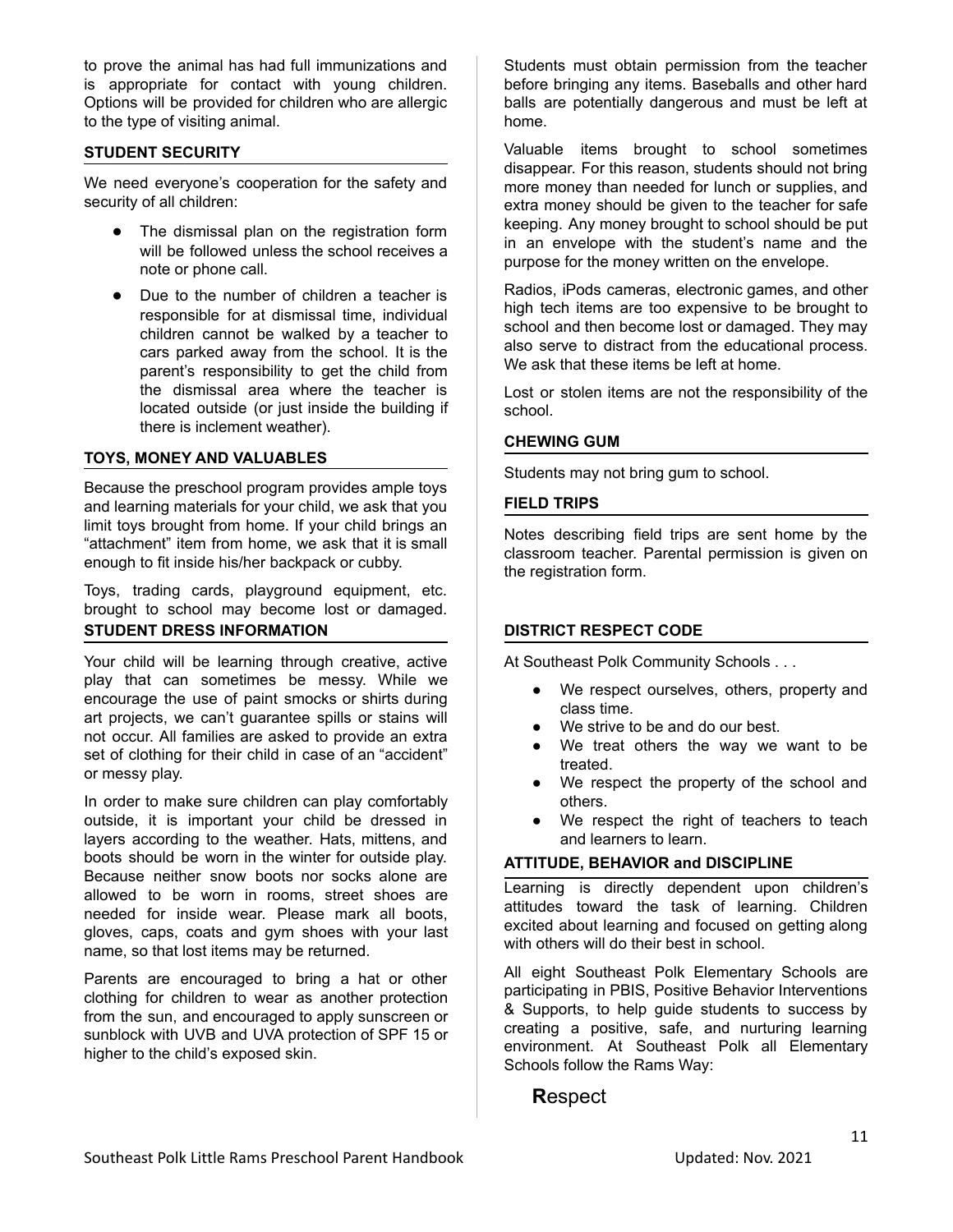## **A**lways Responsible **M**otivated Learners

**S**afety

#### **What is PBIS?**

PBIS is a systematic approach for achieving social and academic goals while preventing problem behaviors with ALL students.

#### **Purpose of PBIS...**

The purpose of implementing a PBIS System is to establish and maintain a safe and effective school environment that maximizes the academic achievement and social-emotional-behavioral competence of all students.

#### **Components of PBIS...**

- Common approach to discipline
- Positively stated school-wide expectations for all students and staff
- Consistent use of acknowledged system and consequence system
- Procedures for monitoring and evaluating the effectiveness of PBIS system on a regular and frequent basis
- Led by a leadership team at each school and implemented by all staff
- Behavioral expectations are taught to

### **Making School Pleasant and Safe**



*Bus info. pertains only to qualifying preschool special education students.*

**BUS RIDING POLICIES** More info. may be obtained by calling the Dir. of

Transportation, 967-3793.

Riding a school bus is an important aspect of the school day for many Southeast Polk students. Riding a school bus is a privilege which can be terminated for students who cannot abide by the school bus regulations.

If a problem occurs (depending upon its seriousness), the driver will first try to solve it with the student and his or her parents. In order to improve communication, "School Bus Report" slips are available. The driver may send home a First Notice slip informing the parent of the problem. The parent is to sign and send the slip back to the driver.

The driver may also involve the building principal by giving a copy of the First Notice slip or by writing a

#### students

#### **Why Teach Expectations?**

- If a child doesn't know how to read -- we teach them.
- If a child doesn't know how to swim -- we teach them.
- If a child doesn't know how to multiply  $-$  we teach them.
- If a child doesn't know how to drive -- we teach them.
- If a child doesn't know how to behave -we...

#### **Guiding Principles of PBIS**

Academic achievement and appropriate behavioral skills are the results of school, staff, and families working together to provide a continuum of support for all students. A continuum of academic and behavioral support includes:

- School-wide instruction for all students (Core Instruction)
- Instructional interventions for students who are at risk for academic or social and behavioral problems (Supplemental Instruction)
- Individualized instructions for students with intense or chronic academic or behavioral problems (Intensive Instruction)

Second Notice slip explaining the problem to the principal. The principal must be given time to speak with the student and parents to solve the problem.

As a further safety measure, the district has installed a "black box" in every bus. The box contains a video camera which may be used at any time in a bus. When the behavior on a bus warrants, the bus supervisor provides tapes for the principal to view in order to take appropriate action.

#### <span id="page-11-0"></span>**BUS ROUTE POLICY**

Bus drivers operate on a regular schedule, although they may deviate from this schedule because of road conditions or weather. Students need to be ready, watching and waiting for the bus five minutes early. If a bus must wait for someone, it is off schedule for the rest of the route. It is the recommendation of the State Department of Pupil Transportation and district policy that the bus NOT wait for students. If a student is not riding, the driver should be signaled to go on.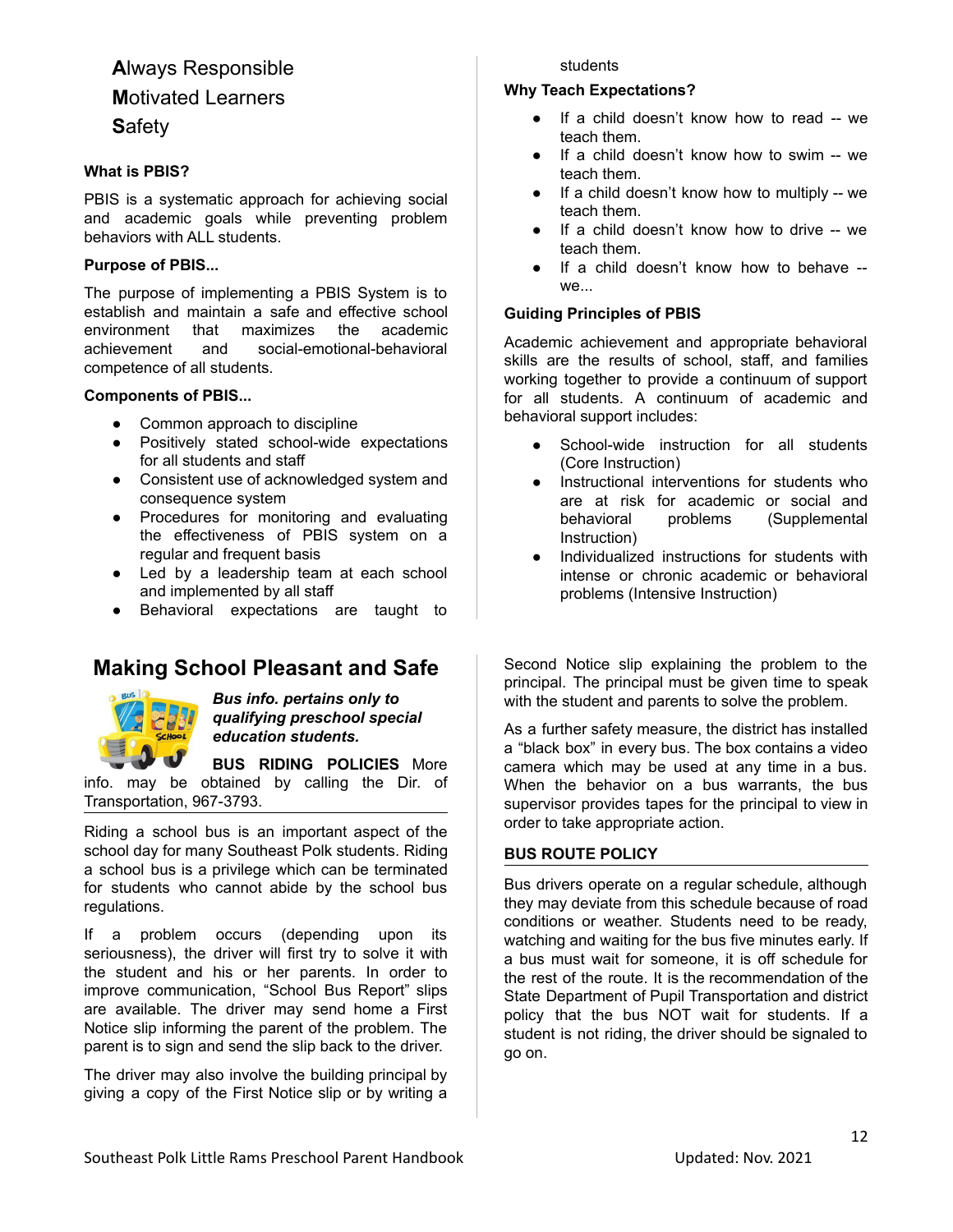#### <span id="page-12-0"></span>**BASIC RULES FOR BUS RIDERS**

- 1. Remember, the bus is an extension of the classroom.
- 2. Always follow the driver's instructions the first time.
- 3. Remain seated while on the bus.
- 4. Keep noise to a minimum. Use "indoor voices" and do not yell out the windows.
- 5. The use of profanity, name-calling and disrespectful gestures is not permitted.
- 6. For your safety, keep all parts of your body



#### **RECOMMENDED HEALTH PROCEDURE**

In order to promote, maintain and restore health, these basic principles regarding ill students should be followed:

- 1. A student dismissed from school because of illness should remain indoors and under observation for 12 hours.
- 2. A student with a fever of 100.6 or greater must remain home until their temperature is normal for 24 hours without fever-reducing medication.(i.e.: Tylenol, Motrin)
- 3. A student who has been vomiting or having diarrhea needs to remain home for 24 hours after the last vomiting or diarrhea episode. This will help eliminate children returning to school while still ill.
- 4. The regulations set by the Iowa Department of Public Health are the guidelines used to determine exclusion and re-admittance of students with communicable diseases. (See below.)
- 5. Head lice is a concern we see each year. Please observe your child's head for lice. If your child does contract head lice, please notify the school nurse, who can help you with treatment protocol. Parents should assume that lice are present where children are, and should screen their own children on a weekly basis. If head lice are detected, an information packet for treatment will be sent home and parents will be notified. One of the best preventatives for lice outbreaks is early

inside the bus.

- 7. Do not eat or drink on the bus (including candy and gum).
- 8. Treat the school bus with respect. Put litter in the trash can. Any damage to the bus will be billed to the parent or guardian.
- 9. Do not fight, horseplay, push, or throw things on or around the bus.
- 10. The bus driver reserves the right to confiscate any electronic device that causes a distraction or disruption on the bus. The item will be returned at a later time.

detection by alert parents and staff members.

- 6. For the safety of students and staff, all personnel will implement universal precautions when providing health care to any individual. Recommended procedures are as follows:
	- Good hand washing practices will be observed when administering health service to any individual
	- Disposable gloves will be utilized when handling any body fluids.
	- Students will be encouraged to handle the initial care of minor injuries when possible.
- 7. The disease Reye's Syndrome can affect children from infancy through adolescence. After a viral infection, (such as chicken pox, upper respiratory illness, and influenza) has seemingly run its course (3-7 days), the following symptoms should be treated as serious and as possibly the first indication of Reye's Syndrome: persistent or continuous vomiting, listlessness, personality change, disorientation, and delirium or convulsions. Contact the doctor immediately if any of these symptoms are noted. Because of the association of aspirin with Reye's Syndrome, parents should consult their doctor before giving aspirin to their child.
- 8. All children should be closely observed for skin rashes or sores, since illnesses that cause rashes or sores can be highly contagious, i.e. scabies, ringworm, impetigo, etc. A doctor's note or medication prescription label showing treatment is required before the child can be readmitted to school. Children with questionable rashes may be excluded from school at the discretion of the school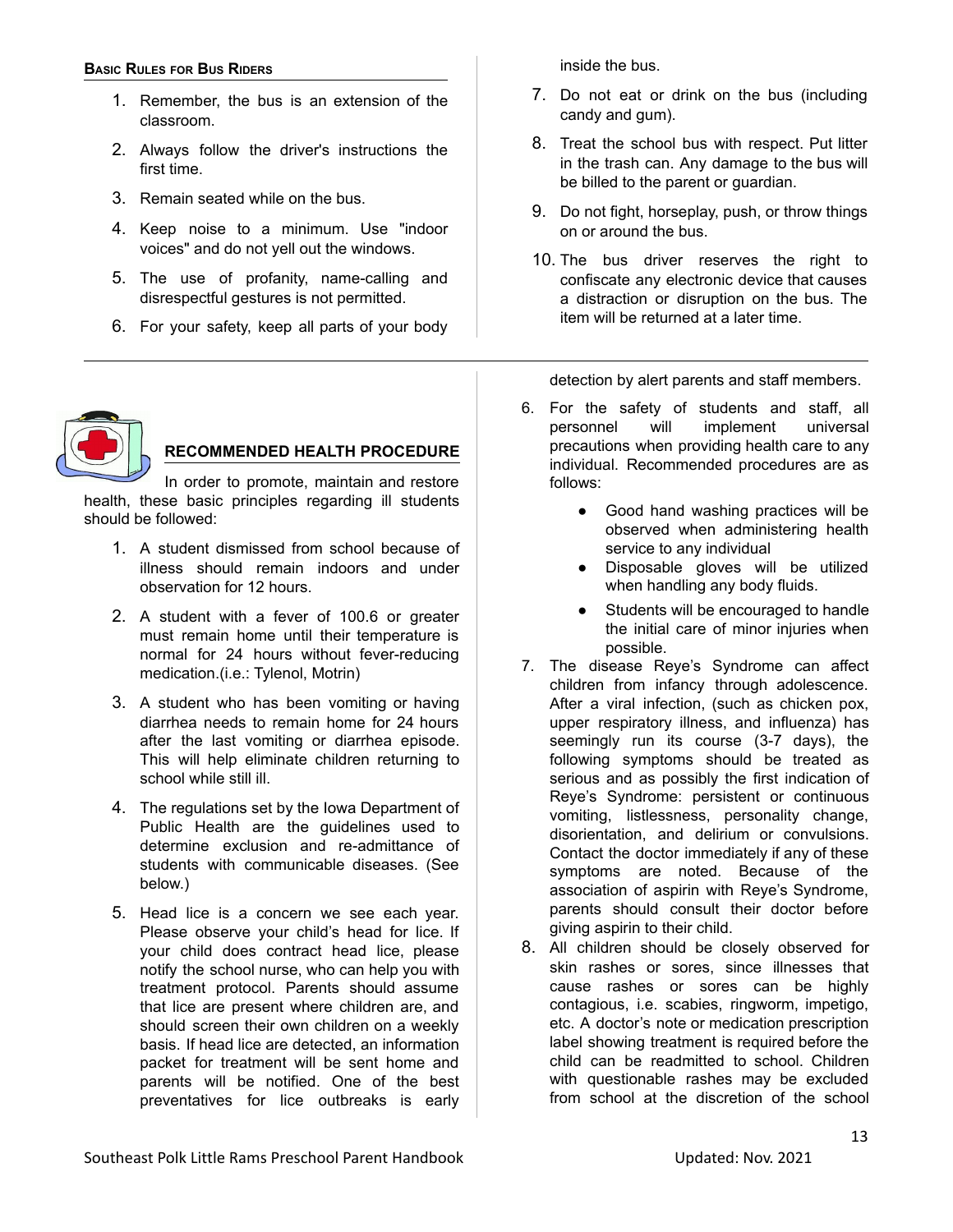nurse until seen by a physician and the condition is determined as non-contagious.

9. The school shall follow guidelines as established by the Department of Education and the Southeast Polk School District and/or the State Department of Health, regarding infectious disease.

#### <span id="page-13-0"></span>**MEDICATIONS**

- 1. Per school board policy: Only medications prescribed by a physician will be given in school. This means that medications such as headache, cold and stomach remedies, cough medications, cough drops or any other drug purchased without a physician written prescription cannot be given unless accompanied by a physician order.
- 2. Medication must be brought in a container appropriately labeled by the physician or pharmacist or in the original container in which the medication was packaged. The pharmacy will, for a nominal charge, provide parents with a separately labeled bottle to send medication to school. All medications must be brought to and from school by the parent/guardian or an adult designated by the parent/guardian.
- 3. Medications will be kept in the nurse's office and dispensed from there.
- 4. Written parent consent is required for administration of all medications at school. This form is available online by clicking on parents/students and then health and wellness. Under the health and wellness click on medication and print the **Medication Authorization form**. This form is also available in the nurse's office.

#### <span id="page-13-1"></span>**SEVERE ALLERGIES**

If your student has a severe allergy PLEASE make sure you communicate the information to your school nurse. The school nurse will work with you to develop an individual health plan, and if needed an emergency response plan, for your student.

#### <span id="page-13-2"></span>**ACCIDENTS AND ILLNESS AT SCHOOL**

When a child becomes ill or has an accident at school, we may need to notify parents. It is very important that the information on the registration card be as accurate and complete as possible. Parents should notify the school of any changes in information on the card from the beginning of school.

No child is sent home until arrangements have been made. In cases where parents cannot be contacted, the school will contact the name of the person designated on the registration card by the parent. If no one can be reached and in extreme emergencies, we will transport your child to the nearest physician or hospital by the most appropriate transportation available. All information regarding your child's health will be shared with the necessary staff involved with your child unless otherwise specified.

#### **Toileting/Diapering Procedures**

All age-eligible children, regardless of ability to use the restroom independently, are welcome to attend Little Rams Preschool. For students who are unable to use the toilet consistently, parents/guardians are asked to provide pull-ups/diapers, and wipes. Staff will change children's diapers or soiled underwear in the designated changing areas separated from other children. Staff will work with families to provide consistency in reaching bathroom independence.

#### **HEALTH PROCEDURES AND PROTOCOLS**

Due to the COVID-19 global pandemic, health protocols for ill

students are as follows:

- Any student exhibiting one high risk, or two low risk symptoms, according to the Iowa Department of Public Health, must stay home from school or will be sent home from school.
- High Risk Symptoms:
	- New cough
		- Shortness of breath /difficulty breathing
		- New loss of taste or smell
- Low Risk Symptoms:
	- Fever equal to or greater than 100.4 degrees F. (we will always exclude for a fever whether or not accompanied by other symptoms)
	- Headache
	- Muscle/body aches
	- Fatigue
	- Sore throat
	- Runny nose
	- Congestion
	- Nausea
	- Vomiting
	- Diarrhea
- You will be asked to contact your child's provider

for next steps.

- If the provider determines a COVID-19 test is needed, the child must stay home until the test results are known.
- If the test results come back positive, please let your school nurse know right away so the next steps may be taken.
- If an alternate diagnosis is provided (i.e. allergies, cold, strep throat, etc), the child may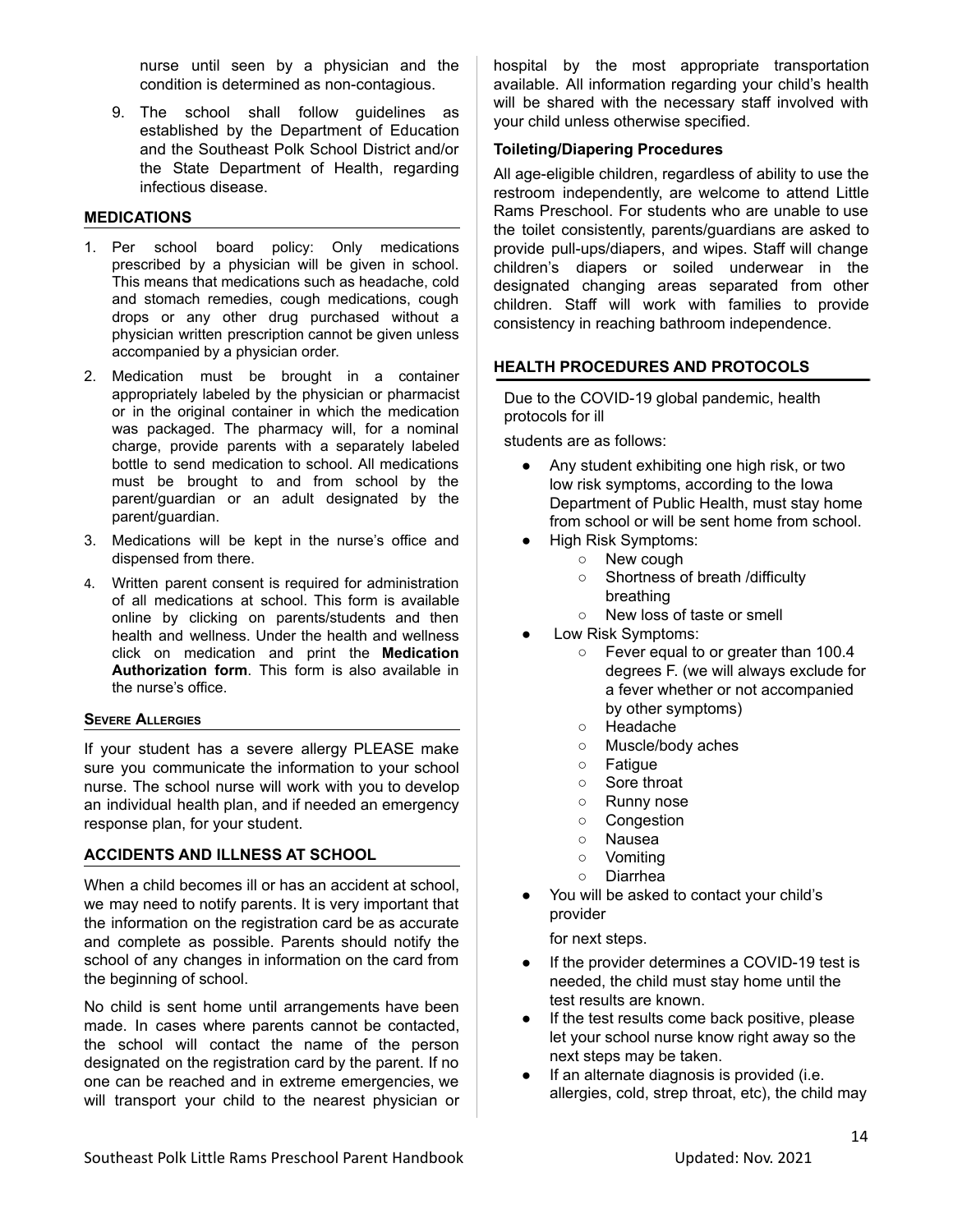return to school after 24 hours of fever free without medications, 24 hours starting antibiotic treatment, 24 hours free of vomiting or diarrhea, or with provider note/approval.

● If you choose to not take your child to a healthcare provider and a COVID-19 test was not administered, we may ask you to keep your child home for 10 days from the onset of symptoms and until all symptoms have resolved. Each situation is unique and will be determined on a case by case basis.

Health procedures and protocols will be updated as public health guidance evolves throughout the global pandemic.



#### **IMMUNIZATIONS**

Iowa state law requires that all children who are enrolled

in an elementary school or preschool must have documentation of the state recommendations for childhood immunizations: **On the day of enrollment, parents must submit the necessary** data to show that their child has completed his/her immunizations or qualifies for a provisional certificate (has received one dose of each of the required vaccines and is under medical care for completion of the necessary immunizations).

Medical and religious exemptions may be granted under certain conditions. The necessary forms for these exemptions, all immunizations and any further information may be obtained through your school nurse, the Polk County Health Department, Iowa State Health Department or your physician's office.

#### **TESTING AND PHYSICAL EXAMINATION**

*The following may be offered to Little Rams Preschool*

#### *students:*

Hearing tests are conducted by audiologists from Heartland Area Education Agency every year for grades K-5, special education children, and children with a recent history of hearing loss. Parents and other school personnel may refer children not already scheduled for screening. Parents will be notified of the results if a problem is identified.

Distance vision screening is conducted by the school nurse in the fall of each year for grades K-6 and special education. We do not screen for up-close (reading) vision, and recommend if your child has vision concerns you have him/her evaluated by a professional eye doctor. Parents and other school personnel may refer children not already scheduled for screening. Again, parents will be notified if a problem is identified. If your student needs a professional eye exam and you are unable to afford one, notify your school nurse to be connected with available resources.

The speech-language pathologist conducts communication adequacy screenings for students pre-K through 6th grade during the school year at a teacher or parent's request. Parents or guardians will be contacted if there are any concerns about a child's communication skills.

#### <span id="page-14-0"></span>**RECESS REQUEST**

Parents sometimes request that a student stay inside during recess time. However, a child well enough to attend school should be well enough to participate fully in all school activities, including outside play. Requests to remain inside for recess must be accompanied by a doctor's note.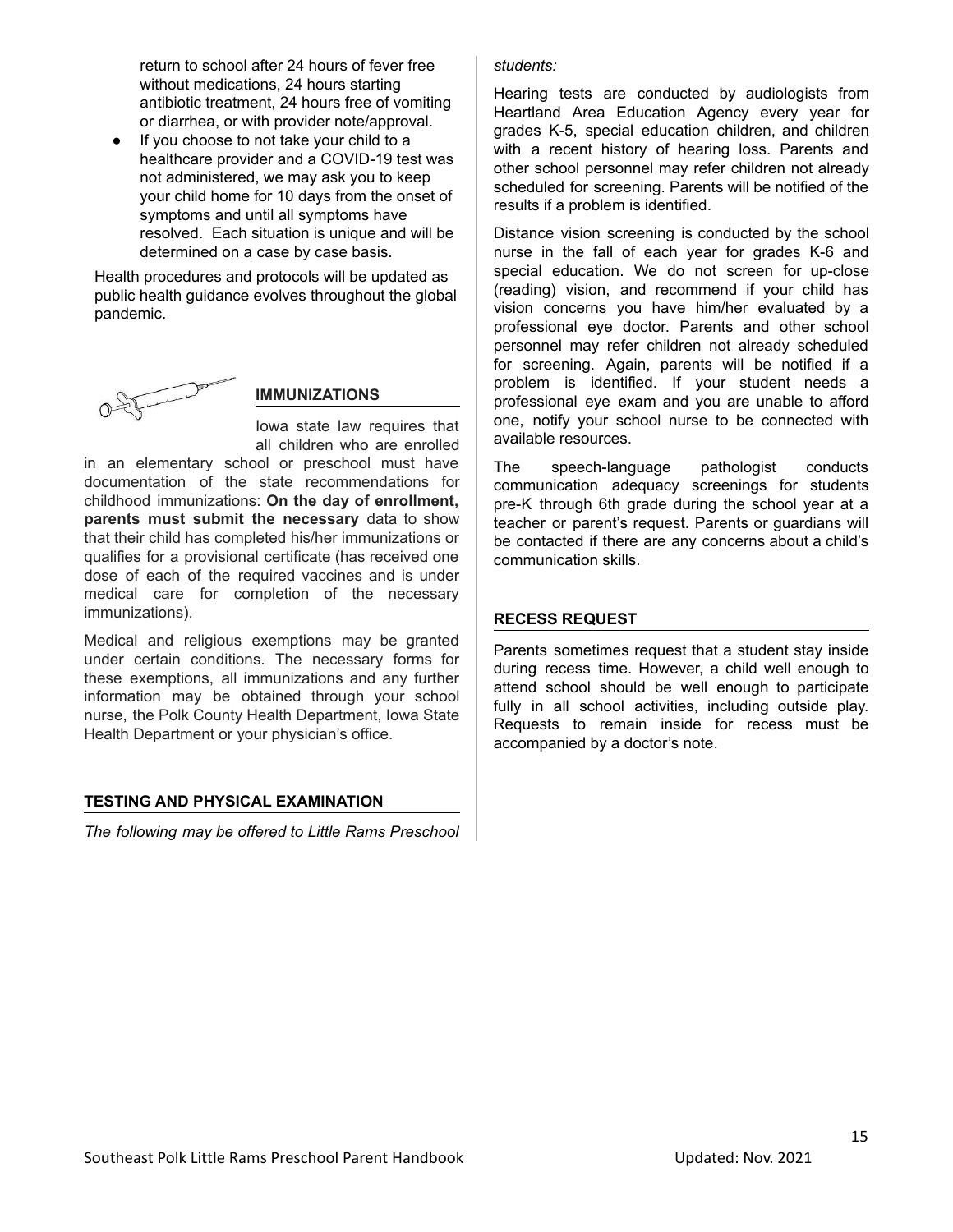#### **DISTRICT ASSURANCES**

#### <span id="page-15-0"></span>**CHILD ABUSE**

Neglect, sexual molestation, emotional abuse and any non-accidental physical injury suffered by a person under 18 years of age as a result of acts or omissions by parents, guardians or persons legally responsible for the child, is child abuse. School personnel, such as nurses, teachers, counselors, and principals, are mandatory reporters of suspected child abuse to the Department of Human Services.

#### <span id="page-15-1"></span>**ABUSE OF STUDENTS BY SCHOOL EMPLOYEES**

Legislation has specific guidelines pertaining to what will be considered acts of physical or sexual abuse by school employees, including inappropriate as well as intentional sexual behavior towards students. All such activities are clearly in violation of the policies of the Southeast Polk School District.

To ensure compliance, the superintendent, 515-967-4294, has been appointed as the district's Level I investigator, with a designated Level II as his alternate. If the complaint is found to be without grounds, the Level I investigator can cause the complaint to be dropped. If legal action is required, or the incident comes under the auspices of the Department of Human Services, then the appropriate agency is notified. The investigator may also refer the case to the Level II investigator, as can another person if they disagree with the Level I findings.

#### <span id="page-15-2"></span>**TOBACCO-FREE AND DRUG-FREE**

In an effort to provide a healthy, safe and productive environment in which to work and learn, the following board policies have been adopted:

- All district buildings and vehicles are tobacco free. This includes the school campus. No smoking is allowed outside of the buildings.
- Employees of the district are prohibited from the possession, use, or distribution of illegal drugs while on duty.

#### <span id="page-15-3"></span>**PARENTAL RIGHTS**

As the parents of a child who is receiving the benefits of education in a public school, you have certain rights which are safeguarded by state and federal statute. You should know that:

**RECORDS** - You have the right to:

- Inspect and review your child's educational records;
- Ask for an explanation of any item in the record;
- Have copies made at a reasonable cost;
- Be informed of types and locations of records being collected or used by the school;
- Ask for the amendment of any record if you feel it is inaccurate, misleading, or violates privacy rights;
- Request a record hearing if the school does not make the requested amendment;
- Give or withhold consent to disclose your child's record;
- Be told to whom information has been disclosed;
- Be informed before information in your child's file is destroyed.

**NOTICE** - You have the right to:

- Receive notice before the school initiates or changes (or refuses to initiate or change) the identification, evaluation or placement of your child;
- Have that notice in writing, in your native language or other principle mode of communication, at a level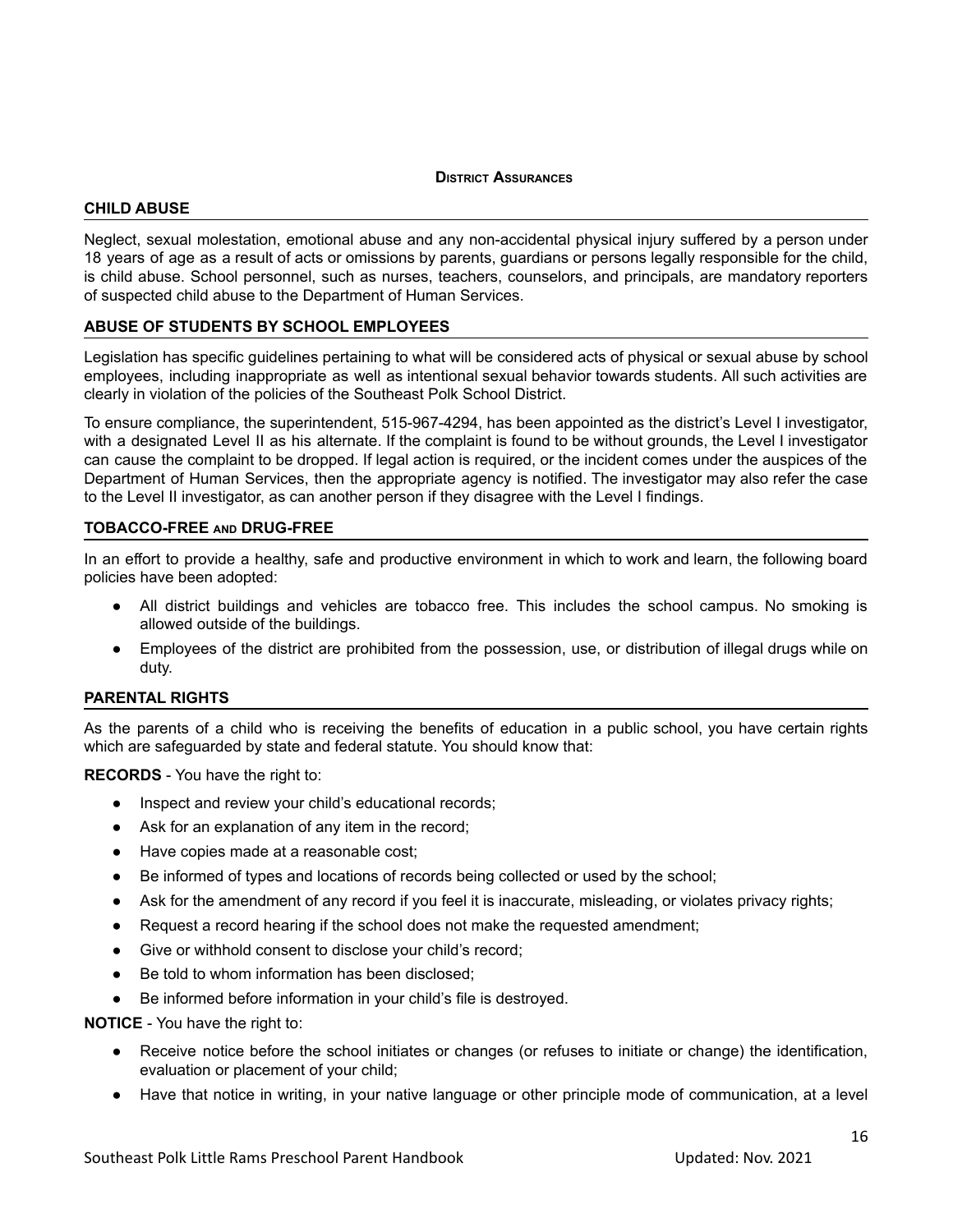understandable to the general public.

- Have the notice describe the proposed action, explain why it is proposed, describe the options considered and explain why other options were rejected;
- Be notified of each evaluation procedure, test, record or report the school will use as a basis for any proposed action.

**CONSENT** - You have the right to:

- Give consent before an initial evaluation is conducted and before initial placement is made in special education;
- Withhold or revoke consent at any time, but the school has the right to proceed in the absence of consent to a hearing to determine if your child should be evaluated.

**EVALUATION PROCEDURES** - You have the right to:

- Have a full and individual evaluation of your child's educational needs;
- Have more than one criterion used in determining an appropriate educational program for your child;
- Have the evaluation performed by a multidisciplinary team;
- Have your child assessed in all areas related to the suspected disability;
- Have a reevaluation every three years, or more frequently if the conditions warrant, or if you or the child's teacher request it.

With these rights come certain responsibilities for parents and the school system. Both are responsible for keeping communication channels open and discussing concerns. Talk with your child's teacher or principal if you have concerns or questions, so differences may be resolved as early as possible.

#### <span id="page-16-0"></span>**PARENT NOTICE SECTION 504 OF THE REHABILITATION ACT OF 1973**

Section 504 of the Rehabilitation Act of 1973 prohibits discrimination against persons with a disability in any program receiving federal financial assistance. In order to fulfill obligations under Section 504, the Southeast Polk Community School District has the responsibility to avoid discrimination in policies and practices regarding its personnel and students. No discrimination against any person with a disability should knowingly be permitted in any of the programs and practices of the school system. The Southeast Polk Community School District has the responsibility under Section 504 to identify and evaluate students with disabilities and, if the student is determined to be eligible under Section 504, to afford access to appropriate educational services.

If the parent or guardian disagrees with the determination made by the professional staff of the school district, she/he has a right to a hearing with an impartial hearing officer. The Family Educational Rights and Privacy Act (FERPA) also specifies rights related to educational records. This Act gives the parent or guardian the right to:

- Inspect and review his/her child's educational records;
- Make copies of these records;
- Receive a list of individuals with access to the

child's records;

- Ask for an explanation of any item in the records;
- Ask for an amendment to any report on the grounds it is inaccurate, misleading, or violates the child's rights; and
- Have a hearing on the issue if the school refuses to make the amendment.

If there are questions, please feel free to contact the Director of Special Education, Section 504 Coordinator for the Southeast Polk Community School District, at (515) 957-3423.

#### **EQUAL OPPORTUNITY**

#### <span id="page-16-2"></span><span id="page-16-1"></span>**NOTICE OF NON-DISCRIMINATION**

Southeast Polk Community School District hereby serves notification that this District does not discriminate on the basis of gender, race, national origin, religion, age, marital status, or disability in admission or access to, or treatment or employment in, its programs or activities.

Any person having inquiries concerning the Southeast Polk Community School District's compliance with the regulations implementing Title VI or Title IX is directed to contact: Title IX Coordinator, Southeast Polk Community School District Office, 8379 NE University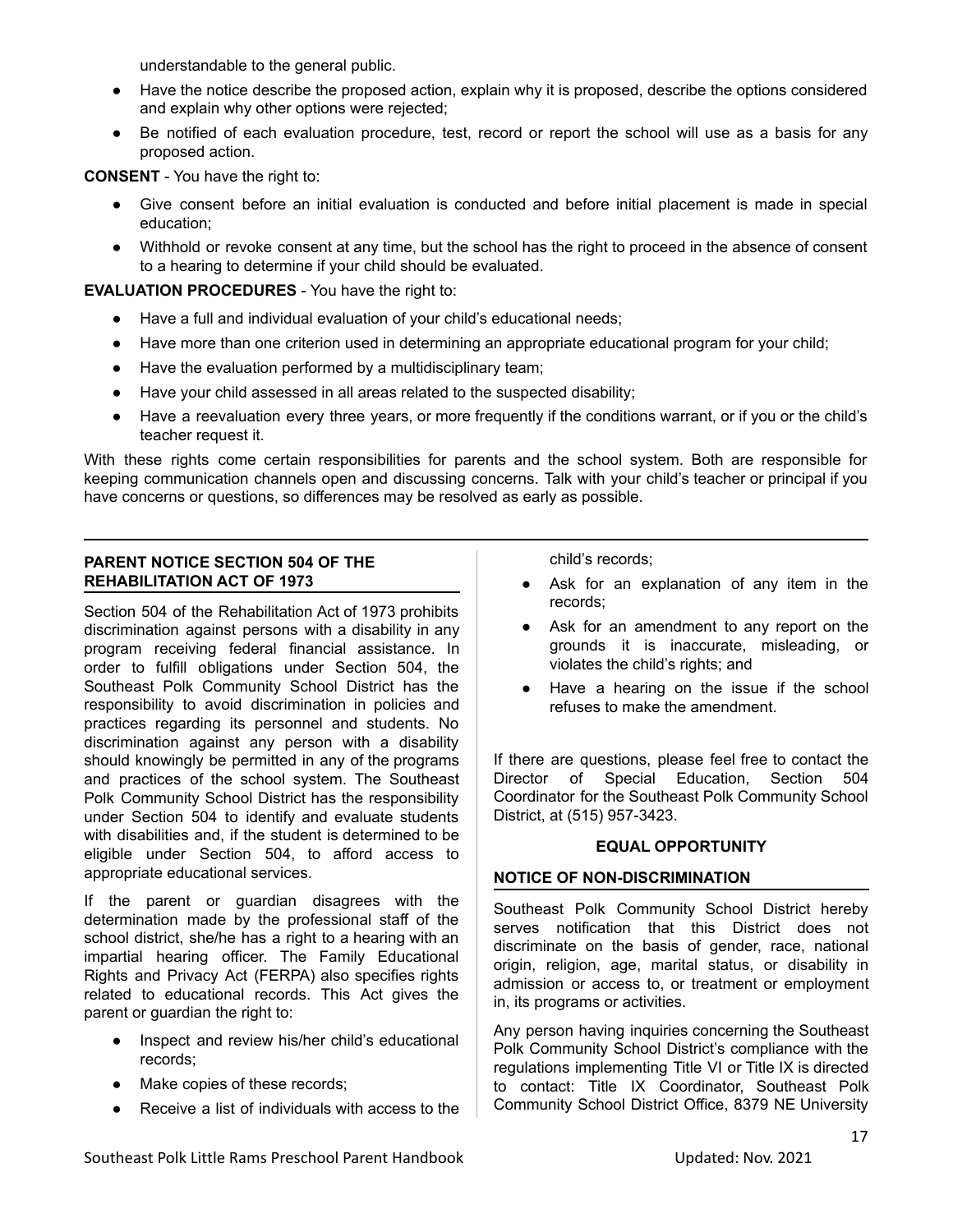Avenue, Pleasant Hill, Iowa 50327, phone 515-967-4294, Extension 1003.

Any persons with inquiries concerning the district's compliance with The Americans with Disabilities Act (ADA) or Section 504, please contact: Director of Special Education, ADA and Section 504 Coordinator, Southeast Polk Community School District Office, 8379 NE University Avenue, Pleasant Hill, IA 50327, phone 515-957-3423, who has been designated by the Southeast Polk Community School District to coordinate the district's efforts to comply with the regulations implementing the ADA and Section 504.

#### <span id="page-17-0"></span>**SCHOOL PERSONNEL COMPLAINTS**

The normal procedure for registering a complaint relating to a school matter or individual is to go directly to the person involved, i.e. the staff member or principal. State the problem and the concern in a discreet, courteous manner. If a staff issue is not resolved, any justified concerns should then be taken to the building principal and then, if not resolved, to the superintendent of schools. Complaints of a general nature such as disapproval of a textbook or library book should be written, dated and signed, and sent to the Southeast Polk District Office.

The manner in which a complaint is handled is important to all persons concerned. Reactions to a complaint might vary from unawareness that a problem even exists, to a feeling of exasperation, to feeling threatened and defensive. All persons involved should remember there are at least two sides to any story, and that all viewpoints should be considered. Being a good listener and attempting to understand the other person's concern are important tools for working out problems. Harassment of students or employees will not be tolerated. Employees and students who believe they have suffered harassment should report such incidents to the Superintendent, at 967-4294, Ext. 1006 for investigation.

#### **DISTRICT POLICIES AND PROCEDURES**

#### <span id="page-17-2"></span><span id="page-17-1"></span>**SCHOOL ABSENCE**

Being absent from school is sometimes necessary. Students should not attend school if they are ill, for example, because others may be exposed to that illness. When students are absent, parents should call the school to explain the absence by 8:30 a.m. for children enrolled in the morning session, and by 12:30 p.m. for those enrolled in the afternoon session.

#### <span id="page-17-3"></span>**LEAVING SCHOOL EARLY**

Students who need to leave school must be excused from the office. Parents who wish to have a child excused during the day should call first to make arrangements, then stop by the office to sign out the child. This regulation is for the safety of your child. If a child is to leave school with someone other than parents, a note or call is necessary. All dismissals are made from the office.

#### <span id="page-17-4"></span>**TRANSFERS OUT OF DISTRICT**

Whenever a student is planning to move from the Southeast Polk School District to another school district, the following procedure will be followed. We ask that parents give advance notice in order for us to prepare records and attendance. Please contact your child's teacher and building secretary. The building will notify the district registrar of your transfer out of district.

When students leave Southeast Polk Community School District, educational records will be sent to requesting schools in which students seek to enroll. Parents have the right to review the child's records prior to those records being sent to the receiving school.

#### <span id="page-17-5"></span>**SCHOOL VISITATION**

Parents and legal guardians are always welcome to visit our schools. Visitations during the two weeks at the beginning and end of the school year are usually not as rewarding as at other times of the school year. It is requested that younger brothers or sisters not be brought to visit, as they distract the class from a normal routine. As a courtesy to the teacher, please call ahead to find out the best time for the visit. Youngsters from other schools may not visit and spend the day at school. Visitors to the building must stop in the office to sign in and obtain a visitors' pass.

#### <span id="page-17-6"></span>**FIRE AND TORNADO DRILLS**

Fire drills and tornado drills are practiced monthly in preschool classrooms in accordance with Iowa Quality Preschool Program Standards.

<span id="page-17-7"></span>

In event of any emergency such as storms, bad roads,